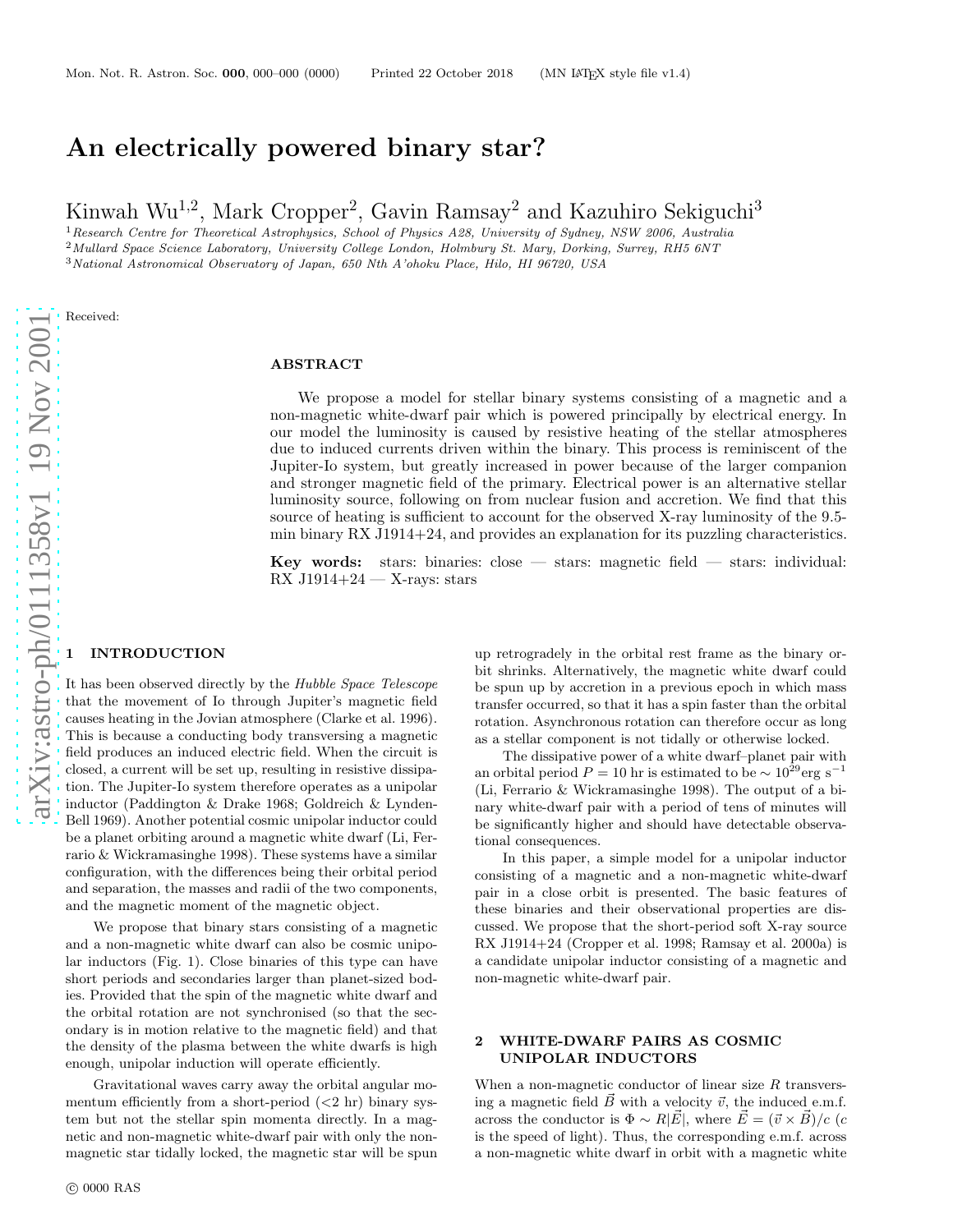

Figure 1. A schematic illustration of a unipolar inductor consisting of a magnetic and non-magnetic white-dwarf pair in a close binary orbit.

dwarf is

$$
\Phi \approx \frac{2\pi}{c} \left(\frac{\mu_1 R_2}{a^2 P}\right) (1 - \alpha)
$$
  
= 
$$
\left(\frac{\mu_1 R_2}{c}\right) \left(\frac{2\pi}{P}\right)^{7/3} (1 - \alpha) \left[GM_1(1+q)\right]^{-2/3}, (1)
$$

where G is the gravitational constant,  $q \in M_2/M_1$ ) is the ratio of the non-magnetic to the magnetic white dwarf mass,  $R_2$  and  $R_1$  are the radii of the non-magnetic and the magnetic white dwarf respectively,  $\mu_1$  is the magnetic moment of the magnetic white dwarf. The degree of asynchronism  $\alpha$  is defined as the ratio of the spin angular speed of the magnetic white dwarf  $\omega_1$  to the orbital angular speed  $\omega_0$  (=  $2\pi/P$ ). (Here and elsewhere, we consider that the anti-clockwise direction is positive.) We show in Figure 2 the induced e.m.f. for different system parameters. The induced e.m.f. depends strongly on the orbital period, the degree of spin-orbit synchronism, and the mass (radius) of the non-magnetic white dwarf. The dependence of the mass of the magnetic white dwarf is weaker.

If the space between the white dwarfs is filled with plasma, the induced e.m.f. will drive currents along the magnetic field lines connecting the two white dwarfs. Because there is substantial resistance in the white-dwarf atmosphere, the white dwarfs act as the dissipative components in this electrical circuit. The total electrical power dissipation in the two white dwarfs is

$$
W = I2(\mathcal{R}_1 + \mathcal{R}_2)
$$
  
=  $\Phi^2/(\mathcal{R}_1 + \mathcal{R}_1)$ , (2)

where I is the total current, and  $\mathcal{R}_1$  and  $\mathcal{R}_2$  are the effective resistance of the magnetic and the non-magnetic white dwarfs respectively. An object with a length L and an area A has a resistance  $\mathcal{R} = L/A\sigma$  (where  $\sigma$  is conductivity). Therefore, the ratio of the effective resistances of the white dwarfs is

$$
\frac{\mathcal{R}_1}{\mathcal{R}_2} \sim \left(\frac{\sigma_2}{\sigma_1}\right) \left(\frac{R_2^2}{fR_1^2}\right) \left(\frac{\Delta h_1}{\Delta h_2}\right),\tag{3}
$$



Figure 2. The induced e.m.f. across the non-magnetic secondary white dwarf as a function of orbital period for binaries with various parameters. Solid lines a, b and c correspond to systems with a primary magnetic white dwarf of 1.0  $M_{\odot}$  with a spin 1 part of 1000 deviated from synchronous rotation with the orbit. The masses of the secondaries in these systems are 0.1, 0,5 and 1.0  $M_{\odot}$ respectively. The dotted line corresponds to systems consisting of a 0.1- $M_{\odot}$  non-magnetic white dwarf, and a 0.7- $M_{\odot}$  magnetic white dwarf with 1 part of 1000 off spin-orbit synchronism; and the dashed line corresponds to similar systems but with a 1.3- M⊙ primary magnetic white dwarf. Systems with magnetic and non-magnetic white-dwarf pairs of mass 1.0 and 0.5  $M_{\odot}$  and spinorbital asynchronism of 1 part in 100 for the magnetic white dwarf is represented by the dot-dashed line. The magnetic moments of the systems are fixed to be  $10^{32}$  G cm<sup>3</sup>.

where  $\sigma_1$  and  $\sigma_2$  are the conductivity of the magnetic and the non-magnetic white dwarf respectively,  $\Delta h_1$  and  $\Delta h_2$  are the thickness of the dissipative surface layers of the white dwarfs, and  $f$  is the fractional effective area of the magnetic poles (hot spots) on the surface of the magnetic white dwarf. As  $f \ll 1$  (see Appendix A), the effective resistance of the magnetic white dwarf is significantly larger than the nonmagnetic white dwarf.

As the currents pass through both white dwarfs, the ratio of the power dissipation in the magnetic primary to that of the non-magnetic secondary is  $W_1/W_2 = \mathcal{R}_1/\mathcal{R}_2$ . Taking account of the geometry of the current loops, we obtain

$$
\frac{W_1}{W_2} \approx \beta \left(\frac{\sigma_2}{\sigma_1}\right) \left(\frac{R_2}{\Delta R_2}\right) \left[\frac{G(M_1 + M_2)}{R_1^3} \left(\frac{P}{2\pi}\right)^2\right]^{1/2};
$$
 (4)

$$
\mathcal{R}_1 \quad \approx \quad \frac{1}{2\sigma_1} \left( \frac{H}{\Delta d} \right) \left( \frac{a}{R_1} \right)^{3/2} \frac{\mathcal{J}(e)}{R_2} \; ; \tag{5}
$$

$$
\mathcal{R}_2 \approx \frac{4}{\pi \sigma_2} \left( \frac{\Delta R_2}{R_2^2} \right) \tag{6}
$$

(see Appendices A and B for details), where  $\Delta R_2$  is the thickness of the secondary's atmosphere and  $\beta$  is a structure factor of the order of unity. The factor  $\mathcal{J}(e)$  depends of the radii of the white dwarfs relative to the orbital separation. Its value is of the order of unity for white-dwarf pairs with orbital periods less than an hour.

The conductivity of plasma of an electron temperature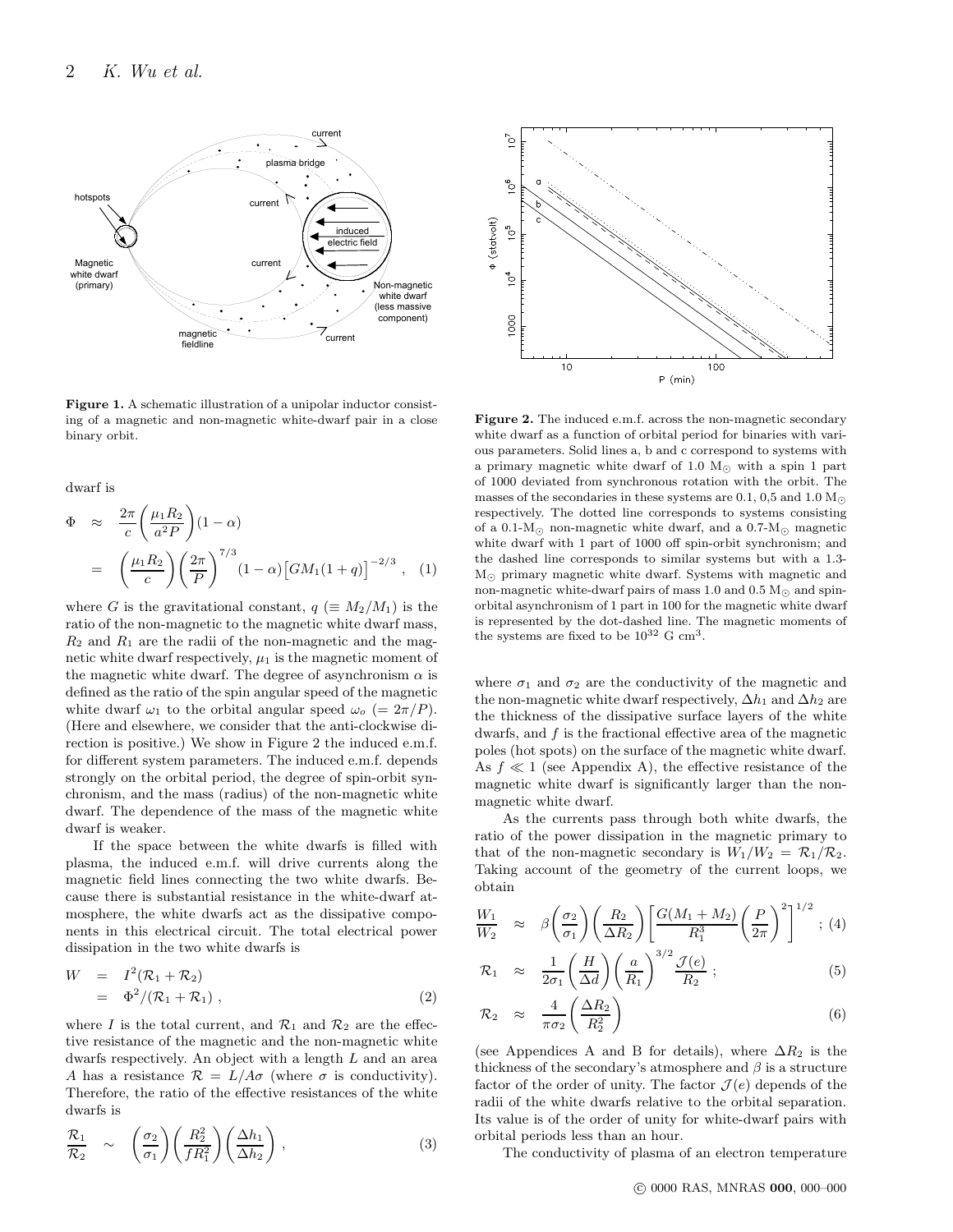$T_e$  is given by

$$
\sigma = \gamma \left( \frac{2^{5/2}}{\pi^{3/2}} \right) \frac{(kT_{\rm e})^{3/2}}{m_{\rm e}^{1/2} Z e^2 \ln \Lambda} , \qquad (7)
$$

(Spitzer & Härm 1953) where k is the Boltzmann constant,  $T_e$  is the electron temperature,  $m_e$  is the electron mass, e is the electron charge, Z is the ion charge number, and  $\ln \Lambda$ is the Coulomb logarithm. The factor  $\gamma$  depends on the ion charge number Z, which has values between 0.6 ( $Z = 1$ ) and  $1 (Z \rightarrow \infty)$  (see Alfvén & Fälthammar 1963). For a whitedwarf atmosphere with  $T_e \sim 10^5$  K, the conductivity  $\sigma \sim$  $10^{13} - 10^{14}$  esu. Since the conductivities of the atmospheres of white dwarfs are similar to each other, the majority of the electrical power will be dissipated in small regions at the footpoints of the current-carrying field lines on the surface of the magnetic white dwarf.

## 3 ENERGY AND ANGULAR-MOMENTUM CONSERVATION

#### 3.1 Power dissipation

If the degree of spin-orbit asynchronism  $(1 - \alpha)$  is specified, the total power dissipation of the binary can be calculated directly using equations  $(1)$ ,  $(2)$ ,  $(4)$  and  $(5)$ . We show in Figure 3 the total power dissipation  $W$  as a function of the orbital period  $P$ , for systems with different primary and secondary white-dwarf masses  $M_1$  and  $M_2$ . The general trend of the dependence of  $W$  on the system parameters is as follows: (i) the power dissipation  $W$  is larger for larger degree of spin-orbit asynchronism; (ii)  $W$  increases when  $P$ decreases; (iii) the larger is the radius of the non-magnetic white dwarf  $R_2$ , the larger W will be; and (iv) W decreases slightly when  $M_1$  increases. Moreover, provided that there is a slight spin-orbit asynchronism (1 part in 1000 is sufficient) and that the asynchronously rotating white dwarf has a moderate magnetic moment ( $\sim 10^{32}$  G cm<sup>3</sup>), the electrical power dissipation of the systems can reach the solar luminosity  $L_{\odot}$  (3.9 × 10<sup>33</sup> erg s<sup>-1</sup>), when the orbital period is short enough  $(\leq 10 \text{ min})$ . Clearly, the electrical power generated by these close binaries is substantially larger than the expected intrinsic luminosities of the white-dwarf components, which is  $\ll L_{\odot}$ .

It is worth noting that most of the luminosity originates from the two hot spots near the magnetic poles at the surface of the magnetic white-dwarf. If the footpoints of the current-carrying fieldlines remain fixed with respect to the secondary, as in the Jupiter-Io system (Clarke et al. 1996), asynchronous rotation will not manifest itself in orbital-period changes, but will possibly be visible through changes in the spot latitudes if the dipole is not aligned with the spin axis.

#### 3.2 Spin-orbit coupling

The consequence of the energy dissipation is the creation of a Lorentz torque, which tends to synchronise the spin of the magnetic white dwarf with the spin of the non-magnetic white dwarf, and hence with the orbital rotation. Thus, through spin-orbit coupling, energy and angular momentum can also be exchanged between orbit and the white dwarfs.



Figure 3. The total electrical power dissipation as a function of orbital period. The degree of deviation from spin-orbit asynchronism  $(1-\alpha)$  is 1 part in 1000 in the top panel and 1 part in 100 in the bottom panel. As in Fig. 2 the solid lines a, b and c correspond to systems with a non-magnetic white-dwarf secondary of 0.1, 0.5 and 1.0  $M_{\odot}$ . The mass of the magnetic primary is 1.0  $M_{\odot}$ . The dotted line corresponds to systems consisting of a  $0.7\text{-M}_{\odot}$  magnetic white dwarf and a  $0.1-M_{\odot}$  non-magnetic white dwarf, and the dashed line corresponds to systems consisting of a  $1.3\text{-M}_{\odot}$ magnetic white dwarf and a  $0.1-M<sub>©</sub>$  non-magnetic white dwarf. The magnetic moment of the primary is fixed to be  $10^{32}$  G cm<sup>3</sup>.

If the secondary white dwarf is tidally locked to the orbit, as assumed in our model, the evolution of the spin of the magnetic primary white dwarf  $\omega_1$ , the orbital rotation  $\omega_0$ , and the degree of synchronisation is governed by the equations:

$$
\frac{\dot{\omega}_1}{\omega_1} = \frac{W}{\alpha (1 - \alpha) I_1 \omega_o^2};\tag{8}
$$

$$
\frac{\dot{\omega}_o}{\omega_o} = \frac{1}{g(\omega_o)} \left[ \dot{E}_{\text{ex}} - \frac{W}{(1-\alpha)} \right];\tag{9}
$$

$$
\frac{\dot{\alpha}}{\alpha} = -\frac{1}{g(\omega_o)} \left[ \dot{E}_{\text{ex}} - \frac{W}{(1-\alpha)} \left( 1 + \frac{g(\omega_o)}{\alpha I_1 \omega_o^2} \right) \right]
$$
(10)

(see Appendices C, D and E), where

$$
g(\omega_o) = -\frac{1}{3} \left[ \frac{q^3}{(1+q)} G^2 M_1^5 \omega_o^2 \right]^{1/3}
$$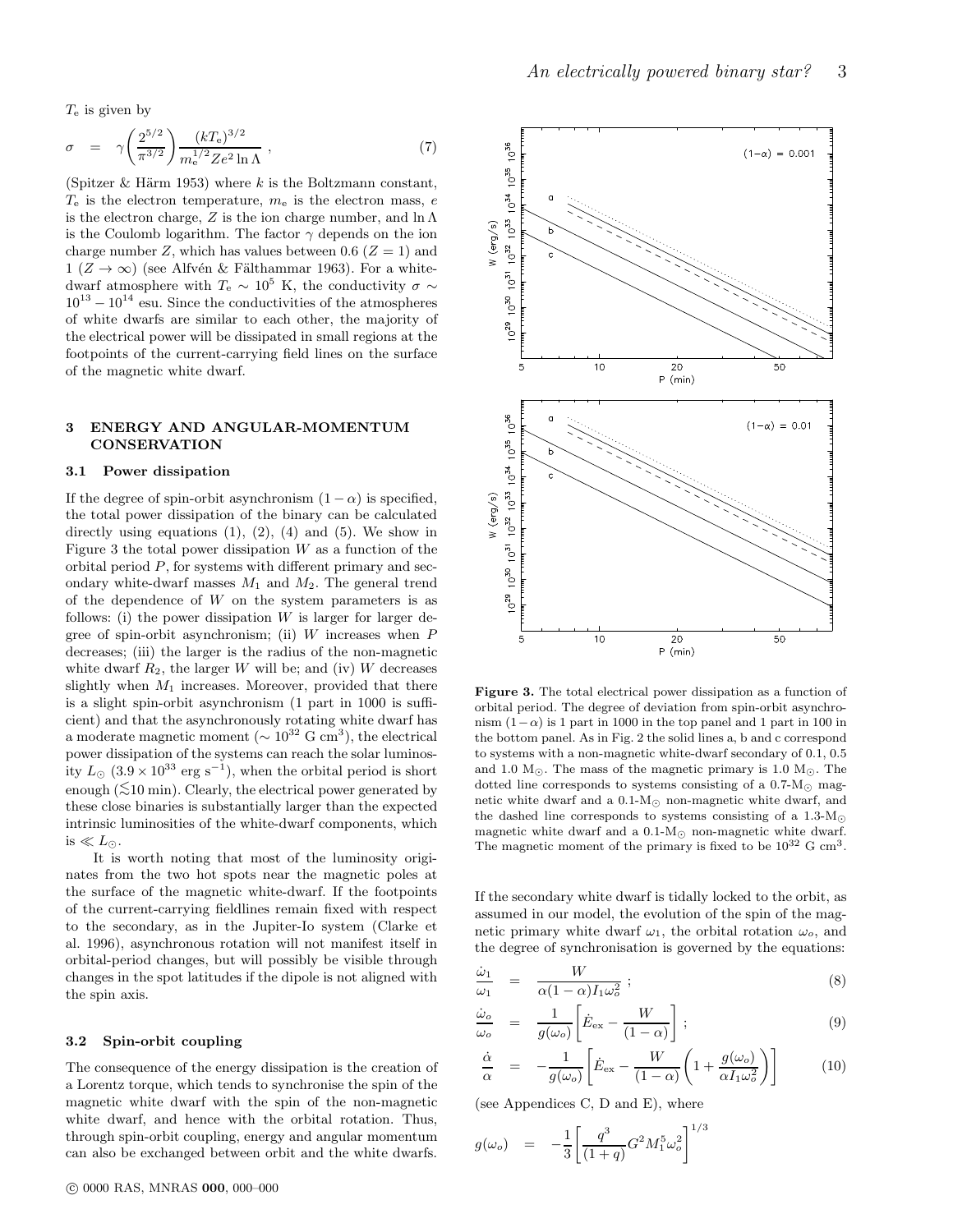

Figure 4. The total electrical power dissipation (solid lines) and the power of gravitation radiation emitted from the binary (dotted lines) as a function of mass of the non-magnetic white dwarf. The orbital period is fixed to be 9.5 min. Curves a, b, c and d correspond to systems with a 0.5, 0.7, 1.0, and 1.3- $M_{\odot}$  magnetic white dwarf. The magnetic moments of the white dwarfs are  $10^{32}$  G cm<sup>3</sup>. The spin of the magnetic white dwarf is 1 part in 1000 deviated from synchronous rotation with the orbit, i.e.  $(1 - \alpha) = 0.001$ .

$$
\times \left[1 - \frac{6}{5}(1+q)f(\omega_o)\right].
$$
 (11)

The term  $\dot{E}_{\rm ex}$  is the energy loss due to external process (such as gravitational radiation). The factor  $f(\omega_o)$  can be expressed in terms of orbital parameters, which is simply  $(R_2/a)^2$ . Clearly, the spin-orbit evolution is jointly determined by the rate of energy loss due to gravitation radiation  $\dot{E}_{\rm gr}$  and the electrical power dissipation W.

For short-period binaries gravitational radiation is an efficient process to extract energy from the binary orbit (Paczńyski 1967; Faulkner 1971). As an illustration we show in Figure 4 the electric power dissipation  $W$  and the rate of energy loss from the orbit due to gravitation radiation  $\dot{E}_{\text{gr}}$  for binaries with an orbital period  $< 10$  min and spinorbital asynchronism of 1 part in 1000. The power loss due to gravitational radiation is generally larger than the electrical power dissipation, except for systems with a very low-mass non-magnetic white dwarf.

As  $W \propto (1-\alpha)^2 > 0$  (from Equations 1 and 2), energy is extracted from the spin of the magnetic white dwarf, if it is a fast spinner  $\alpha > 1$  (Equation 9). When  $\alpha < 1$ , energy is injected to spin up the magnetic white dwarf. Because both  $E_{\text{gr}}$  and  $g(\omega_o)$  are negative, when energy is extracted from the orbit to spin up the magnetic white dwarf, the orbit shrinks and the orbital angular speed increases. For whitedwarf pairs consisting of a 1.0-M<sup>⊙</sup> magnetic primary and a 0.1-M<sup>⊙</sup> secondary with a 10-min orbit and a spin-orbital asynchronism of 1 part in 1000, the typical evolutionary timescale for  $\alpha$  is about  $10^3$  years. As the synchronisation timescale due to unipolar induction is significantly shorter than the timescale of the gravitational-radiation power loss, which is about  $10^6$  years for these systems, these systems

are expected to be rare in comparison with 'ordinary' whitedwarf pairs.

#### 3.3 Effects of the induced magnetic field

In the unipolar-inductor model that we consider above, the magnetic field generated by the currents between the white dwarfs has been neglected. Because of this induced magnetic field, the magnetic-field configuration is no longer dipolar as for the assumed intrinsic field of the primary white dwarf. As a result, the currents and the magnetic field lines are not aligned, and there will an additional drag to the motion of the secondary white dwarf. This plasma-inertia effect can be non-negligible.

The importance of plasma-inertia effects in the Jupiter-Io system was investigated by Drell, Foley & Ruderman (1965) in the linear approximation and by Neubauer (1980) using a more appropriate non-linear treatment. These studies showed that the non-alignment of the currents and magnetic field is associated with the Alfvén waves  $-$  called Alfv $\acute{e}n$  wings — standing in the frame of Io, causing dissipation in the polar regions of Jupiter as well as in Io.

Here in this white-dwarf pair, the standing Alfvén waves are in the frame of the non-magnetic secondary white dwarf. The significance of the plasma-inertia effects can be expressed by the Alfvén Mach number

$$
M_{\rm A} = \frac{\delta v}{v_{\rm A}}\,,\tag{12}
$$

where  $\delta v$  is velocity of secondary white dwarf related to the magnetosphere of the primary magnetic white dwarf, given by  $\delta v \sim (1 - \alpha)\pi a / P \approx 10^9 (1 - \alpha) \text{ cm s}^{-1}$ , and  $v_A$  is the Alfvén speed:

$$
v_{\rm A} = 1.5 \times 10^9 \left( \frac{B}{1 \text{ kG}} \right) \left( \frac{n_{\rm e}}{10^{10} \text{cm}^{-3}} \right)^{-1/2} \text{ cm s}^{-1} , \quad (13)
$$

 $(n_e)$  is the electron number density in the plasma). For the parameters of our interest,  $M_A \ll 1$  is generally satisfied, and the plasma-inertia effects can be considered as a perturbation. The results that we have obtained are therefore generally valid.

The large currents in the system can also cause significant distortion of the magnetic field near the primary magnetic white dwarf. The geometry of the energy-dissipation region and the electrical circuit of the system are therefore not as simple as described in our idealised model. A particular issue is whether or not steady currents can be maintained given the presence of a large  $\vec{j} \times \vec{B}$  force, when the current and the magnetic field are not aligned. This could eventually lead to the breakdown of the circuit and quench the operation of the unipolar induction. Nevertheless, if the unipolar induction does operate, in spite of the non-alignment of current and field, the energy and angular-momentum budget should be similar to that of the unipolar-inductor model that we have presented above. (Detail investigation of the effects due to severe field distortion is beyond the scope of this paper, and will be left for future study.)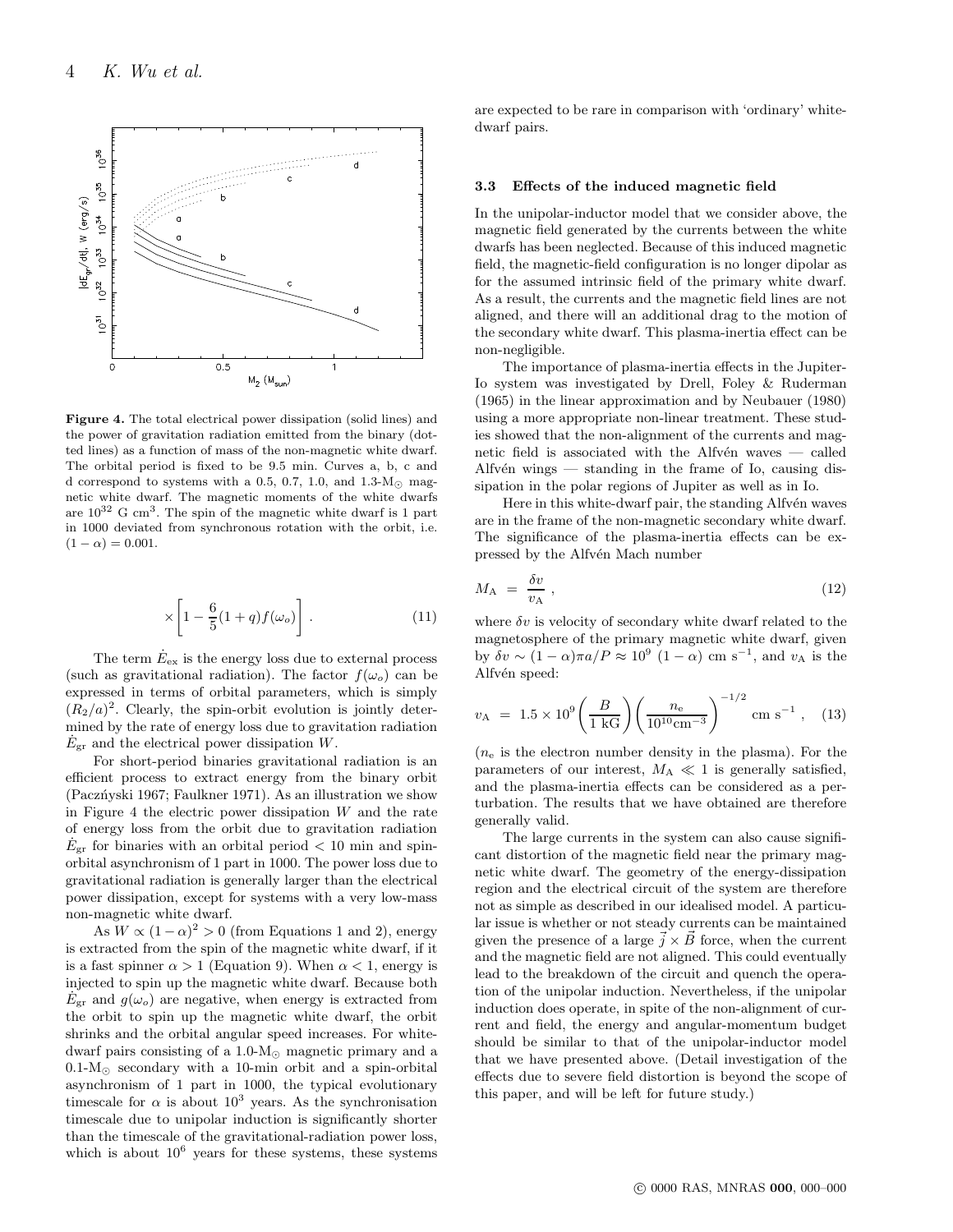## 4 RX J1914+24: A POSSIBLE UNIPOLAR INDUCTOR?

We propose that the short-period binary system RX J1914+24 is electrically powered. This system emits soft Xrays which are modulated on a period of 9.5 min, and whose folded light curve is that expected from emission originating from one or two small spots. The optical/infra-red flux is also modulated only on the 9.5-min period but maximum light occurs ∼ 0.4 orbital cycles earlier than the soft X-rays (Ramsay et al. 2000b).

It has been argued that the system is a magnetic white dwarf-white dwarf binary, which is synchronised by the strong magnetic interaction between the white dwarfs (Cropper et al. 1998). An accretion scenario has been proposed (Ramsay et al. 2000a), in which the optical flux is due to irradiation by the accreting material, and which can largely account for the observations. However, to explain the lack of optical polarisation (Ramsay et al. 2000a), the magnetic-field strength on the primary must either be too high or too low to be detected in the optical/infra-red. Also, a major concern is that the accretion model is unable to explain the observed lack of strong emission lines (Ramsay et al. 2000b) which result from heating of the accretion stream in mass-transfer systems.

If the secondary in RX J1914+24 fills its Roche lobe (Cropper et al. 1998),  $M_2 \approx 0.1 M_{\odot}$ . A Roche-lobe-filling star is more easily tidally locked into synchronous rotation with the orbit. In the unipolar-inductor model proposed above, the secondary is allowed to lie within its Roche lobe, and so this mass is a lower limit. The mass of the primary is, however, unconstrained. Based on ROSAT and ASCA measurements and an estimated distance of 200-500 pc, the deduced luminosity of RX J1914+24 is in the range  $4 \times 10^{33}$ to  $1 \times 10^{35}$  erg s<sup>-1</sup> (Ramsay et al. 2000b). Provided that the spin-orbit asynchronism of the magnetic white dwarf is about 1 part in 1000 or larger, the resistive heating is sufficient to power these luminosities (See Figures 3 and 4). From Equation (4), the resistive dissipation power is estimated to be  $\sim 10^{31} - 10^{32}$  erg s<sup>-1</sup> in the secondary's atmosphere. The result is less sensitive to other system parameters such as the mass of the magnetic white dwarf. A comparison between the observed and predicted luminosities suggests that the secondary is  $0.15 M_{\odot}$ , and thus close to filling its Roche lobe and tidally locked.

The predicted area of each hotspot on the primary is  $\sim 8 \times 10^{14}$  cm<sup>2</sup> (from Appendix A). If we use the observed luminosity of  $10^{34}$  erg s<sup>-1</sup> (assuming a distance  $d = 300$  pc), we obtain a blackbody temperature of 50 eV, consistent with the measured value of 55 eV from the ROSAT and ASCA spectral fits (Ramsay et al. 2000b). This consistent area is corroborating evidence that the underlying geometry of the model is valid.

For a system with a 1.0- $M_{\odot}$  primary, a 0.1- $M_{\odot}$  secondary and an orbital period of 9.5 min, less than 1 percent of the X-ray flux emitted from the hotspots primary is intercepted by the secondary. In equilibrium, the intercepted flux will be reradiated, resulting in an increase in the luminosity of the irradiated hemisphere of the secondary. The additional luminosity arising from irradiation heating is estimated to be  $\lesssim 10^{32}$  erg s<sup>−1</sup>. Thus, the power of irradiative heating of the secondary is similar to the power of electrical

heating. Given the fact that the two heating processes have similar efficiency, one would not expect a large temperature difference in the irradiated and the unirradiated hemisphere of the secondary. This is consistent with the observation that the amplitude of variation in the optical luminosity in RX J1914+24 is small (Ramsay et al. 2000a). Moreover, as the power of irradiative heating is of the same order of the energy flux from below the atmosphere due to resistive heating, the presence of moderate heat conduction is sufficient to maintain an approximate isothermal layer down to unit optical depth. Because of the absence of an temperature inversion layer, the secondary will not show emission lines in its spectrum: this is consistent with the lack of prominent emission lines in the optical spectrum (Ramsay et al. 2000b).

## 5 SUMMARY

We propose that short-period magnetic and non-magnetic white-dwarf pairs with short orbital periods ( $\sim 10$  min) are efficient cosmic unipolar inductors. Provided that the spin of the magnetic component and the orbit are not in perfect synchronism, a large e.m.f. can be produced across the nonmagnetic white dwarf. The resistive dissipation in the white dwarfs is sufficient to power luminosities significantly above solar values; most power is dissipated at the hot spots on the surface of the magnetic white dwarfs, which are footpoints of the field lines connecting the two stars. Electrical power is therefore an alternative luminosity source, following on from nuclear fusion and accretion.

The X-ray source RX J1914+24 is a candidate unipolar inductors consisting of a magnetic and non-magnetic whitedwarf pair. The two small X-ray spots on the magnetic white dwarf predicted by the unipolar-inductor model are compatible with the X-ray light curve of RX J1914+24. The luminosity and temperature predicted by the model is also in agreement with the observed values derived from fits to the X-ray spectra. The model also explains the variation in the optical/infra-red luminosity, and the detection of only a single period. The variations in the long term X-ray intensity can be attributed to variations in the current flow. The two main inadequacies of the current accretion model (Ramsay et al. 2000a) — the lack of any polarised flux and the lack of any detectable line emission (Ramsay et al. 2000b) are naturally explained.

#### ACKNOWLEDGMENTS

KW acknowledges the support from the Australian Research Council through an ARC Australian Research Fellowship. We thank Jan Kuijpers, Jianke Li, Qinghuan Luo and Mark Wardle for discussions and critical reading of the manuscript. We also thank Jan Kuijpers and Don Melrose for pointing to our attention of effects due to the Alfvén wings.

#### REFERENCES

Alfvén, H., Fälthammar, C.-G., 1963, Cosmic Electrodynamics, Oxford University Press, London

Clarke, J. T. et al., 1996, Science, 274, 404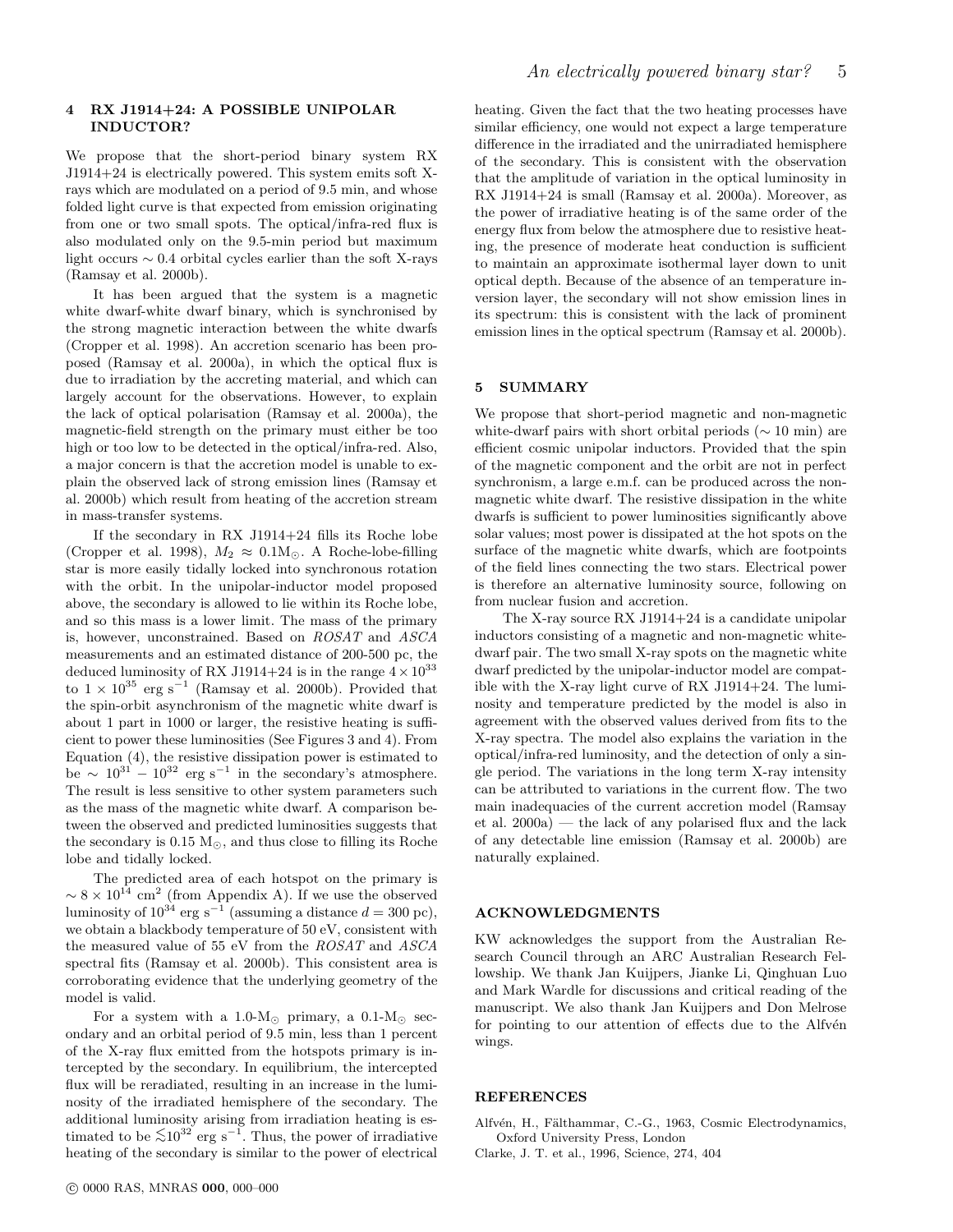- Cropper, M., Harrop-Allin, M. K., Mason, K. O., Mittaz, J. P., Potter, S. B., Ramsay, G., 1998, MNRAS, 293, L57
- Drell, S. D., Foley, H. M., Ruderman, M. A., 1965, J. Geophys. Res., 70, 3131.
- Goldreich, P., Lynden-Bell, D., 1969, ApJ, 156, 59
- Faulkner, J., 1971, ApJ, 170, L99
- Li, J., Ferrario, L., Wickramasinghe, D. T., 1998, ApJ, 503, L151 Motch, C., Haberl, F., Guillout, P., Pakull, M., Reinsch, K.,
- Krautter, J., 1996, A&A, 307, 459
- Neubauer, F. M., 1980, J. Geophys. Res., 85, 1171
- Paczyński, B., 1967, Acta Astron., 17, 287
- Paddington, J. H., Drake, J. F., 1968, Nature 217, 935
- Ramsay, G., Cropper, M., Wu, K., Mason, K. O., Hakala, P., 2000a, MNRAS, 311, 75
- Ramsay, G., Wu, K., Cropper, M., Schmidt, G., Sekiguchi, K., Iwamuro, F., Maihara, T., 2000b, MNRAS, submitted
- Spitzer, L., Härm, R., 1953, Phys. Rev., 89, 977

## APPENDIX A: GEOMETRY OF THE HOT SPOTS

Consider a system consisting of a magnetic and a nonmagnetic white dwarf in close orbit with a separation a. The magnetic white dwarf has a dipolar field, with the family of field lines given by  $r = C \sin^2 \theta$ , where C is a constant labeling different field lines. Thus, the geometry of the pole is determined by the field lines that connected the two white dwarfs, and it is specified by the parameter  $\tilde{a}$  and  $\tilde{b}$ , where

$$
\tilde{a} = \frac{R_1}{2} \sin \theta \Delta \phi
$$
\n
$$
= \left(\frac{R_1^3}{a}\right)^{1/2} \tan^{-1} \left(\frac{R_2}{a}\right), \tag{14}
$$
\n
$$
\tilde{t} = R_1 \Delta \theta
$$

$$
\tilde{b} = \frac{R_1}{2} \Delta \theta \n= \frac{R_1}{2} (\theta^- - \theta^+) \n= \frac{R_1}{2} \left\{ \sin^{-1} \sqrt{\frac{R_1}{a - R_2}} - \sin^{-1} \sqrt{\frac{R_1}{a + R_2}} \right\}
$$
\n(15)

(see Figure 5, top and second panels).

If the radius of the stars  $R_2$  and  $R_1$  are significantly smaller than the orbital separation a, then  $\tilde{a} \approx R_2 (R_1/a)^{3/2}$ and  $\tilde{b} \approx (R_2/2)(R_1/a)^{3/2}$ . It follows that  $\tilde{b}/\tilde{a}$  is approximately 0.5 for a wide range of orbital parameters. Moreover, the fractional area of the dissipative region on the whitedwarf surface  $f < (\tilde{a}\tilde{b}/R_1^2) \ll 1$ .

## APPENDIX B: RESISTIVE DISSIPATION IN THE TWO WHITE DWARFS

For the non-magnetic white dwarf, the conductivity of the core  $\sigma_{\rm co}$  is much larger than the conductivity of the atmosphere  $\sigma_2$  (i.e.  $\sigma_{\rm co} \gg \sigma_2$ ), so that most resistivity dissipation occurs at the atmospheric layer (See Figure 5, bottom panel). The rate of energy dissipation is therefore

$$
W_2 = \int_{R_2 - \Delta R_2}^{R_2} d^3x \left( \vec{J}_2 \cdot \vec{E} \right)
$$
  
= 
$$
\int_{R_2 - \Delta R_2}^{R_2} d^3x \frac{1}{\sigma_2} |\vec{J}_2|^2.
$$
 (16)



Figure 5. (Top and second panels) The top and side elevation views of the system showing how maximum height and width of the hot spot  $(2\tilde{b}$  and  $2\tilde{a}$  respectively) at the surface of the magnetic white dwarf are determined. (Third penal) Schematic illustration of the current sheets in the atmosphere of the magnetic primary white dwarf. At depth  $H$  below the white-dwarf, collisions are efficient enough to allow the current to cross the magnetic-field lines. Bottom panel) Schematic illustration of the current flow in the non-magnetic secondary white dwarf.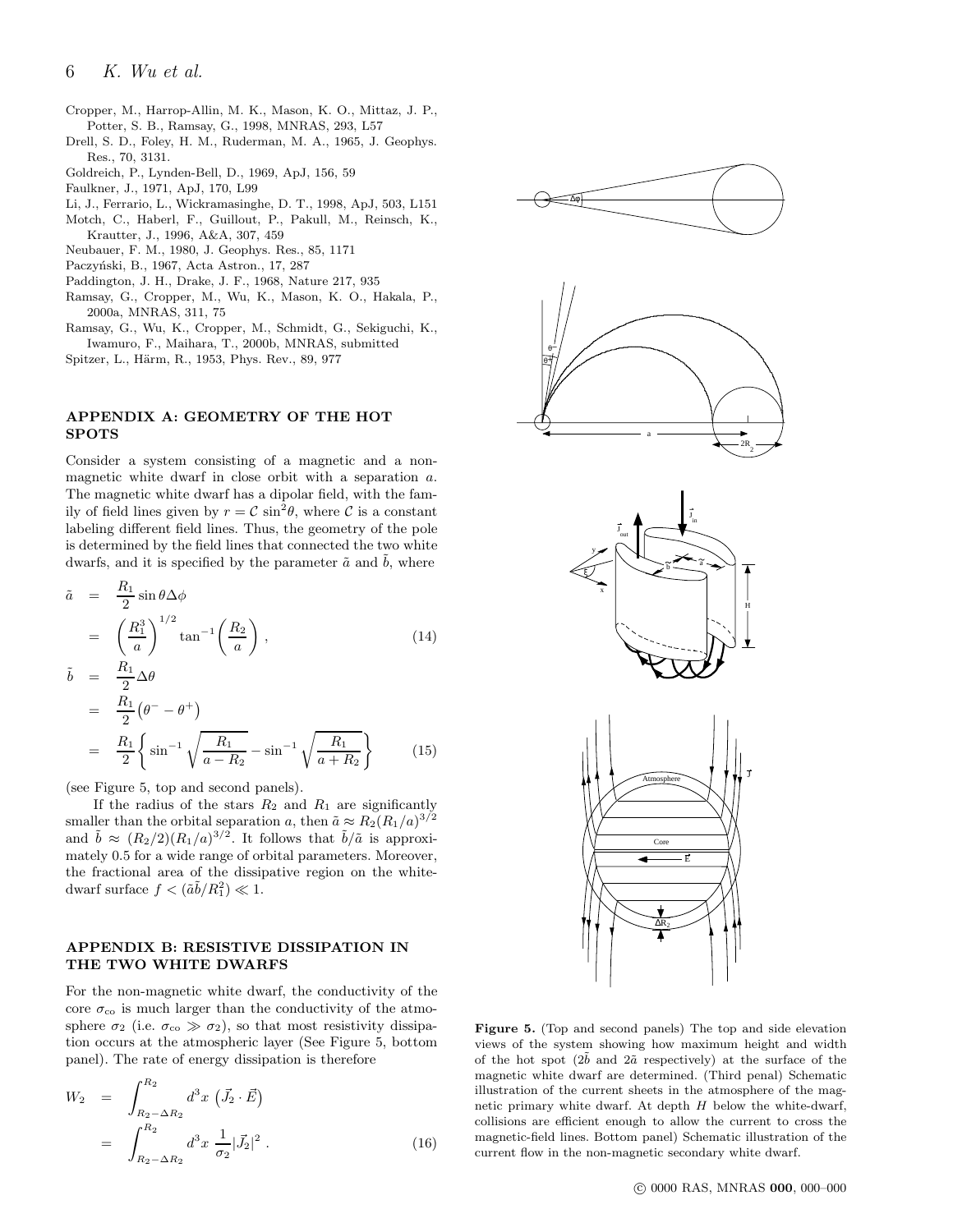If the current density  $\vec{J}$  is roughly homogeneous, then

$$
W_2 = 4\pi R_2^2 \Delta R_2 \frac{J_2^2}{\sigma_2}
$$
  

$$
\approx \frac{4}{\pi} \frac{I^2}{\sigma_2 R_2} \left(\frac{\Delta R_2}{R_2}\right), \qquad (17)
$$

where  $I = \pi R_2^2 J_2$  is the current flowing across the star.

For the magnetic white dwarf, the dissipation at each polar spot is

$$
W_1^{(1)} = \int_{\text{spot}} d^3x \left( \vec{J}_1 \cdot \vec{E} \right) . \tag{18}
$$

It is not trivial to determine the functional form of the current density  $\vec{J}_1(\vec{x})$  at the pole. For simplicity, we follow Li, Wickramasinghe and Ferrario (1998) and consider an approximation that the current density is non-zero in two arc-like regions. The thickness of the arc is  $\Delta d$ , and the length and width of the region are  $2\tilde{a} = R_1 \sin \theta \Delta \phi$  and  $2b = R_1\Delta\theta$ , where  $\theta$  is the colatitude of the centre of the hot spot. The current density is given by  $J_1 = J_{1o} \sin \xi$  (Figure 5, third panel). We assume that at a depth  $H(\ll R_1)$  the Pendersen conductivity (see Alfvén & Fälthammar 1963) becomes sufficient large to allow the current to cross the field lines and close the circuits.

The current flowing through the spot is therefore

$$
I = \int_{\text{spot}} dx dy J_1
$$
  
=  $J_{10}(4\tilde{a}\Delta d) \int_0^{\pi/2} d\xi \mathcal{Q}_1(\xi; e)$ , (19)

and the resistive dissipation is

$$
W_1^{(1)} = \frac{J_{1o}^2}{\sigma_1} (4\tilde{a}H\Delta d) \int_0^{\pi/2} d\xi \, \mathcal{Q}_2(\xi; e) \,. \tag{20}
$$

The function  $\mathcal{Q}_n$  is given by

$$
\mathcal{Q}_n(\xi; e) = \sin^n \xi \sqrt{1 - e^2 \cos^2 \xi} , \qquad (21)
$$

where  $e = \sqrt{1 - (\tilde{b}/\tilde{a})^2}$ .

Using the expression for  $\tilde{a}$  in Appendix A, we obtain the rate of total dissipation at the magnetic white dwarf:

$$
W_1 = 2W_1^{(1)} \n\approx \frac{1}{2} \frac{I^2}{\sigma_1} \left( \frac{H}{\Delta d} \right) \left( \frac{a}{R_1} \right)^{3/2} \frac{\mathcal{J}(e)}{R_2} ,
$$
\n(22)

where

$$
\mathcal{J}(e) = \frac{\int_0^{\pi/2} d\xi \ \mathcal{Q}_2(\xi; e)}{\left[\int_0^{\pi/2} d\xi \ \mathcal{Q}_1(\xi; e)\right]^2} \n= \pi \left\{ 1 - \sum_{n=1}^{\infty} \left[\frac{(2n-1)!!}{(2n)!!}\right]^2 \frac{e^{2n}}{(n+1)(2n-1)} \right\} \n\times \left[\sqrt{1 - e^2} + \frac{1}{e} \sin^{-1} e\right]^{-2}.
$$
\n(23)

The ratio of the dissipation rates at the two white dwarfs is therefore

$$
\frac{W_1}{W_2} = \frac{\pi}{8} \mathcal{J}(e) \left(\frac{\sigma_2}{\sigma_1}\right) \left(\frac{H}{\Delta d}\right) \left(\frac{R_2}{\Delta R_2}\right) \left(\frac{a}{R_1}\right)^{3/2} . \tag{24}
$$

The exact values of H and  $\Delta d$  are uncertain. Li, Wickramasinghe & Ferrario (1998) argued that roughly  $H \sim \Delta d$ . As  $\sigma_2 \sim \sigma_1$ ,  $\pi \mathcal{J}(e)/8 \sim \mathcal{O}(1)$  and  $(R_2/\Delta R_2)(a/R_1)^{3/2} \gg 1$ , most of the electric energy will be dissipated at the two hot polar spots of the magnetic white dwarf.

#### APPENDIX C: ENERGY CONSERVATION

Consider a system with two gravitationally bound, rotating objects, with moments of inertia  $I_1$  and  $I_2$ , in circular motion around each other. Let the angular speeds of their rotation be  $\omega_1$  and  $\omega_2$  respectively. The total mechanical energy of the system is

$$
E = \frac{1}{2}I_1\omega_1^2 + \frac{1}{2}I_2\omega_2^2 + (T + V) . \tag{25}
$$

T and V are the kinetic and potential energy of the orbit, which are related by

$$
T = \frac{1}{2} I_o \omega_o^2
$$
  
=  $\frac{1}{2} \frac{GM_1^2 q}{a}$   
=  $-\frac{1}{2} V$ , (26)

where the effective moment of inertia of the orbit  $I_o$  =  $M_1a^2[q/(1+q)]$  and the orbital angular speed  $\omega_o$  =  $[GM_1(1+q)/a^3]^{1/2}.$ 

If the spin of the second object is in perfect synchronism with the orbit (i.e.  $\omega_2 = \omega_o$ ), then

$$
E = \frac{1}{2}I_1\omega_1^2 - \frac{1}{2}\left[M_1\left(\frac{q}{1+q}\right)a^2 - \frac{2}{5}M_1qR_2^2\right]\omega_o^2
$$
  

$$
= \frac{1}{2}I_1\omega_1^2 - \frac{1}{2}\frac{GM_1^2q}{a^3}\left[a^2 - \frac{2}{5}(1+q)R_2^2\right].
$$
 (27)

(Here, we have assumed that the objects are spherical, so that their moments of inertia is 2/5 of their mass times the square of their radius.) It follows that

$$
\dot{E} = I_1 \omega_1 \dot{\omega}_1 - \frac{1}{2} G M_1^2 q \frac{d}{dt} \left[ \frac{1}{a} - \frac{2}{5} (1+q) \frac{R_2^2}{a^3} \right]
$$
\n
$$
= I_1 \omega_1 \dot{\omega}_1 + \frac{1}{2} \frac{G M_1^2 q}{a} \left[ 1 - \frac{6}{5} (1+q) \left( \frac{R_2}{a} \right)^2 \right] \left( \frac{\dot{a}}{a} \right)
$$
\n
$$
= I_1 \omega_1 \dot{\omega}_1 - \frac{1}{2} I_0 \omega_o^2 \left[ 1 - \frac{6}{5} (1+q) f(\omega_o) \right] \left( \frac{2}{3} \frac{\dot{\omega}_o}{\omega_o} \right), (28)
$$

where  $f(\omega_o) = \{R_2^3 \omega_o^2 / [GM_1(1+q)]\}^{2/3}$ . If the second object is close to filling its Roche-lobe, then  $R_2 \approx a\lambda[q/(1+q)]^{1/3}$ , and

$$
\dot{E} \approx I_1 \omega_1 \dot{\omega}_1 + \frac{1}{2} I_o \omega_o^2 \left[ 1 - \frac{6}{5} \lambda^2 (1+q)^{1/3} q^{2/3} \right] \left( \frac{\dot{a}}{a} \right) , \tag{29}
$$

where  $\lambda = 0.462$ . Clearly, when  $q < 0.7$ ,  $\lambda^2 (1 + q)^{1/3} q^{2/3}$ 5/6, and hence the square bracketed term is positive.